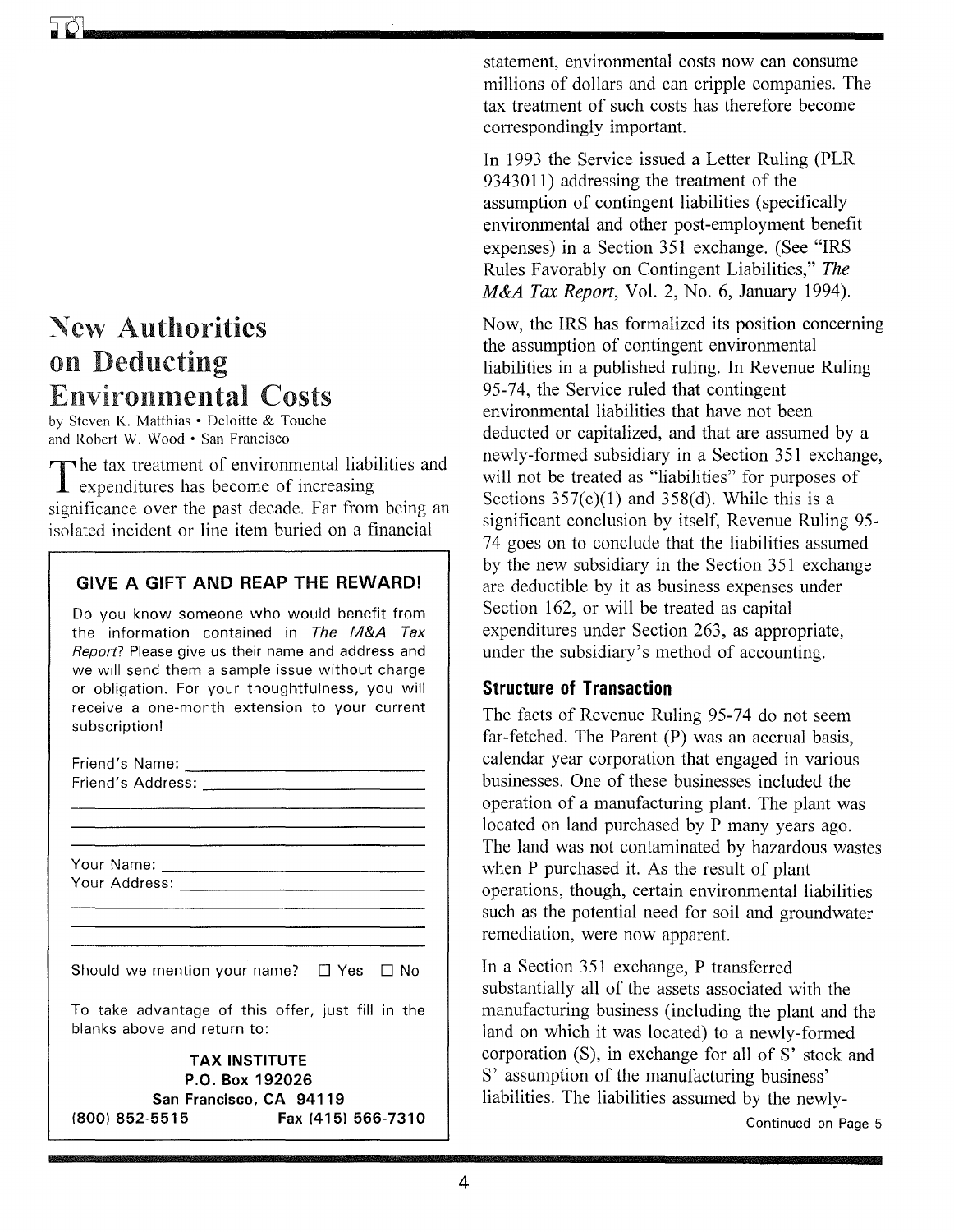**ENVIRONMENTAL COSTS** Continued from Page 4 created subsidiary S included the environmental liabilities that were associated with the land surrounding the plant. The ruling indicates that P has no plan or intention to dispose of any of the S stock, nor to have S issue any additional stock apart from the stock transferred to P in the Section 351 exchange.

Before this Section 351 exchange occurred, P never undertook any remediation of the environmental problems. Likewise, P never deducted or capitalized any amount with respect to the contingent environmental liabilities that were associated with the transferred land. After the exchange, S undertook soil and groundwater remediation efforts relating to the land it received.

Consequently, S incurred costs as a result of those remediation efforts. Of the total amount of costs incurred, a portion would have constituted ordinary and necessary business expenses deductible under Section 162. The remainder of the costs would have been capital expenditures under Section 263, had there not been a Section 351 exchange. In other words, if P had incurred the costs, a portion would have been deductible and a portion would have been required to be capitalized. The question was what treatment S should receive for these expenditures.

#### **Same Treatment to Sub**

In considering the treatment of these environmental expenditures by S, the IRS noted that the contingent environmental liabilities that were assumed by S had not yet been taken into account by P before the transfer. Such amounts had neither given rise to deductions for P nor resulted in the creation of (or any increase to) basis in any property owned by P. Consequently, these contingent environmental liabilities were not to be included in determining whether the amount of the liabilities assumed by S exceeded the adjusted basis of the property transferred by P under Section  $357(c)(1)$ . Obviously, that turns out to be an extremely important determination, given that more than a few taxpayers have been stung by the excess liability tax hit imposed by Section 357(c).

Furthermore, due to the parallel constructions and interrelated function and mechanics of Sections 357



and 358, the Service went on to point out in the ruling that liabilities not included in the determination under Section  $357(c)(1)$ , are also not included in the determination of the transferor's basis in the stock received in the Section 351 exchange. (These rules are in Section 358.) Thus, the ruling concludes that the contingent environmental liabilities that were assumed by S are not treated as money received by P under Section 358 for purposes of determining P's basis in the stock of S it received in the exchange.

Drawing support for this conclusion from a prior ruling (Revenue Ruling 80-198, 1980-2 c.B. 113), the Revenue Service noted that here there were business reasons for  $P$ 's transfer in a Section 351 exchange of substantially all of the assets and liabilities associated with its manufacturing business to a new subsidiary in exchange for the subsidiary's stock. P would retain control of S. Had P continued the manufacturing business and incurred the remediation costs itself, then the costs P incurred would be deductible in part and capitalized in part. The ruling concludes that it would frustrate the intent of Congress in allowing "necessary business readjustments" if S in this transaction were not afforded the same ability as P to deduct or capitalize expenses of an ongoing business.

Finally, Revenue Ruling 95-74 specifically notes that the Revenue Service will not follow the decision in *Holdcrojt Transportation Co. v. Commissioner,* 153 F.2d 323 (8th Cir. 1946), on these facts. In *Holdcrojt,* a corporate taxpayer

Continued on Page 6

#### **ANNOUNCING TAX INSTITUTE'S NEWEST PUBLICATION!**

*Taxation of Compensation and Benefits,* by David J. Cartano.

Over 900 pages of material, covering everything from nonqualified deferred compensation and phantom stock to cafeteria plans, split dollar life insurance and reasonable compensation. A veritable compendium! Softbound, \$99 (plus \$10 shipping and handling and \$8.42 California sales tax on California orders).

**TAX INSTITUTE P.O. Box 192026 San Francisco, CA 94119**<br>**Fax (415) Rancisco (800) 852-5515 Fax (415) 566-7310**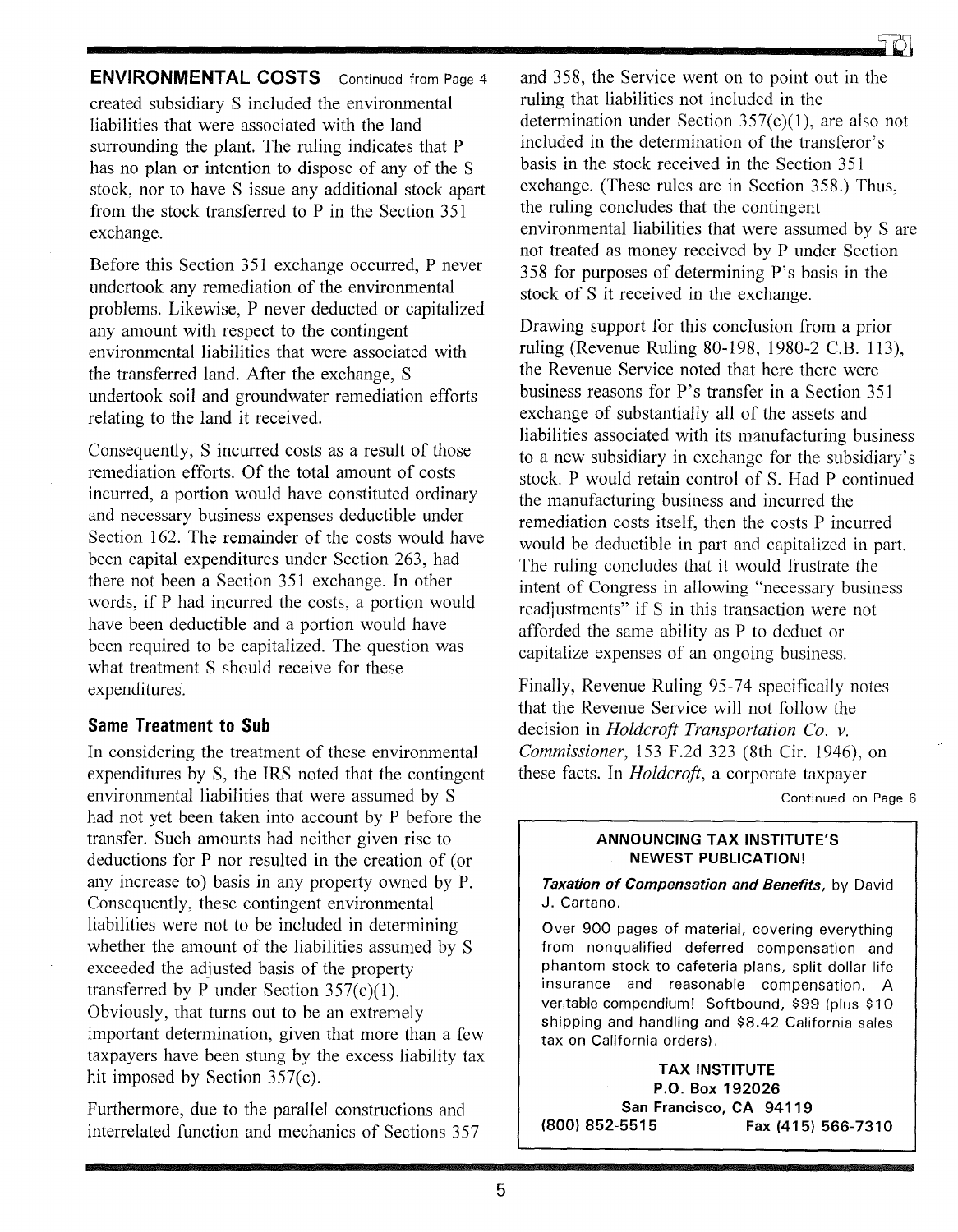**ENVIRONMENTAL COSTS** Continued from Page 5 acquired the business assets of a partnership in exchange for the corporation's stock and an assumption of partnership liabilities under the predecessor to Section 351 of the Code. One of the liabilities assumed was a bodily injury claim that arose from the partnership's operation of the business. Much like the situation presented in Revenue Ruling 95-74, the corporation then paid amounts in settlement of the claim against the partnership.

The Eighth Circuit Court of Appeals in *Holdcrojt*  held that amounts paid in settlement of such claims were payments in satisfaction of assumed liabilities, and could not be deducted. According to the court, the fact that this corporate taxpayer acquired the assets of a partnership in a tax-free transfer did not place the corporation in the same position with respect to expense and loss deductions as its predecessor would have been in had there been no transfer. In *Holdcrojt,* this conclusion was pertinent both for purposes of the income tax as well as for the then applicable excess profits tax. Revenue Ruling 95-74 now says that it will not follow *Holdcrojt* with respect to the assumption of contingent environmental liabilities.

Revenue Ruling 95-74 addresses only contingent environmental liabilities. It is silent as to other types of contingent liabilities *(e. g.,* other postemployment benefits). Presumably the analysis that supports the holding for environmental liabilities would also apply to all types of contingent liabilities.

## **Revenue Ruling 94·38, Too**

Despite the favorable conclusion in Revenue Ruling 95-74, which will help insure that Section 351 (and Section 357) will not be a bar to certain restructurings where environmental liabilities are a concern, the ruling does not address the distinction between deductible and capital environmental expenditures. The Service's holding in Letter Ruling 9541005 limits a taxpayer's ability to deduct expenditures. However, this particular story begins with Revenue Ruling 94-38, 1994-1 C.B. 685.

In Revenue Ruling 94-38, a taxpayer was allowed to deduct expenses it incurred in soil and groundwater remediation. The soil and groundwater had been contaminated through a discharge of hazardous wastes generated by the taxpayer's manufacturing operations. These expenses were not held to be capital in nature because they were not permanent improvements made to increase the value of the property.

The value of the property would not be increased, the ruling reasoned, where the expenditures would merely restore the property to the condition it occupied prior to the contamination events which required the expenditures in the first place. This kind of "does it improve" analysis is obviously beneficial to taxpayers seeking to deduct the often substantial costs of remediation. The alternative of capitalizing such costs is almost never attractive.

Unfortunately, a recent letter ruling, No. 9541005, suggests that Revenue Ruling 94-38 may be interpreted narrowly. In that letter ruling, a taxpayer acquired property that was already contaminated. In fact, the property had been designated as a Superfund site. The taxpayer entered into a consent order with the Environmental Protection Agency in order to complete a remedial investigation and feasibility study.

Not surprisingly, the taxpayer incurred consulting fees in order to prepare the hazardous waste study, as well as legal fees in order to negotiate and draft the consent order. The question was what tax treatment these fairly substantial consulting and legal fees should receive.

## **Narrow Reading**

Did Revenue Ruling 94-38 apply? The IRS in Letter Ruling 9541005 said no. According to the Letter Ruling, Revenue Ruling 94-38 will apply only to expenditures that *restore* contaminated property to its uncontaminated condition at the time it was acquired.

Under the facts involved in Letter Ruling 9541005, the property had been contaminated already, and was contaminated at the time it was acquired. Consequently, said the ruling, the actual clean-up costs would have to be capitalized improvements. Likewise, any and all costs that were associated with those improvements would also have to be capitalized. Here, the consulting and legal fees were precisely such associated costs. Letter Ruling

Continued on Page 7